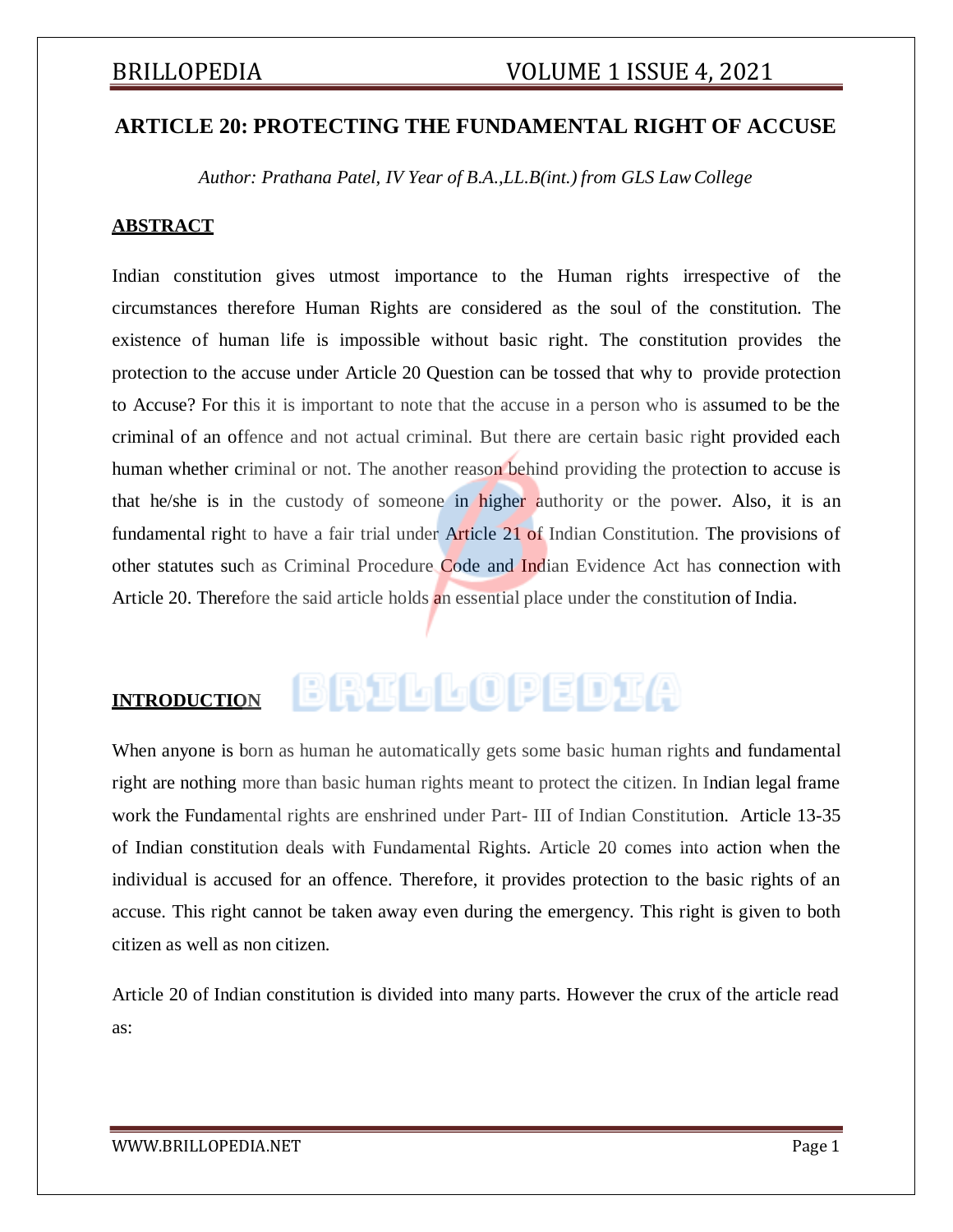# BRILLOPEDIA VOLUME 1 ISSUE 4, 2021

- Firstly, the person can only be arrested for the violation of such law, which was in force at the time commission of the offence. The penalty of the offence much not be higher than as stated under the law
- Secondly, a person shouldn't punished more than once for same offence.
- Lastly, the person cannot be the witness of his own case.

There are three clauses under Article 20 i.e. (a)Ex- Post Facto Law (b) Doctrine of Double Jeopardy (c) Prohibition Against Self Incrimination.

### **EX POST FACTO LAW: ARTICLE 20(1)**

The first clause of article states that an individual cannot be prosecuted for under the which was not in force while the commission of the act said to be the offence. Additional, the punishment shouldn't be greater than stated under the law time being in forced. Pertaining to criminal offence the article do not favor retrospective implementation of law.

Illustration: A was caught for practicing black magic in the year 2012. But the state of Maharashtra passed the act the Maharashtra Prevention and Eradication of Human Sacrifice and other Inhuman, Evil and Aghori Practices and Black Magic Act, 2013. A year later than the A was caught. Here, A cannot be tried or prosecuted under the 2013 act as the act came after A commissioned the offence.

When any law is enacted the date of its enforcement is mentioned. When the enforcement date is a future date than the law will be called to have prospective effect and if the enforcement date is a past date i.e. a date which already past like for example; 2nd January, 2001. Then law will be called to have retrospective effect. Generally, most of the law has prospective effect because it is considered that the retrospective effect of law affects the right of accuse. The Tamil Nadu Land Acquisition (Revival of Operation, Amendment and Validation) Act, 2019 had retrospective effect and was considered to be effective from the year 2013. The Article 20 is inter linked to this concept of effect of law as it oppose the retrospective effect of law in the criminal laws by ensuring that no person is charged under the law which was not time in force during the commission of the act.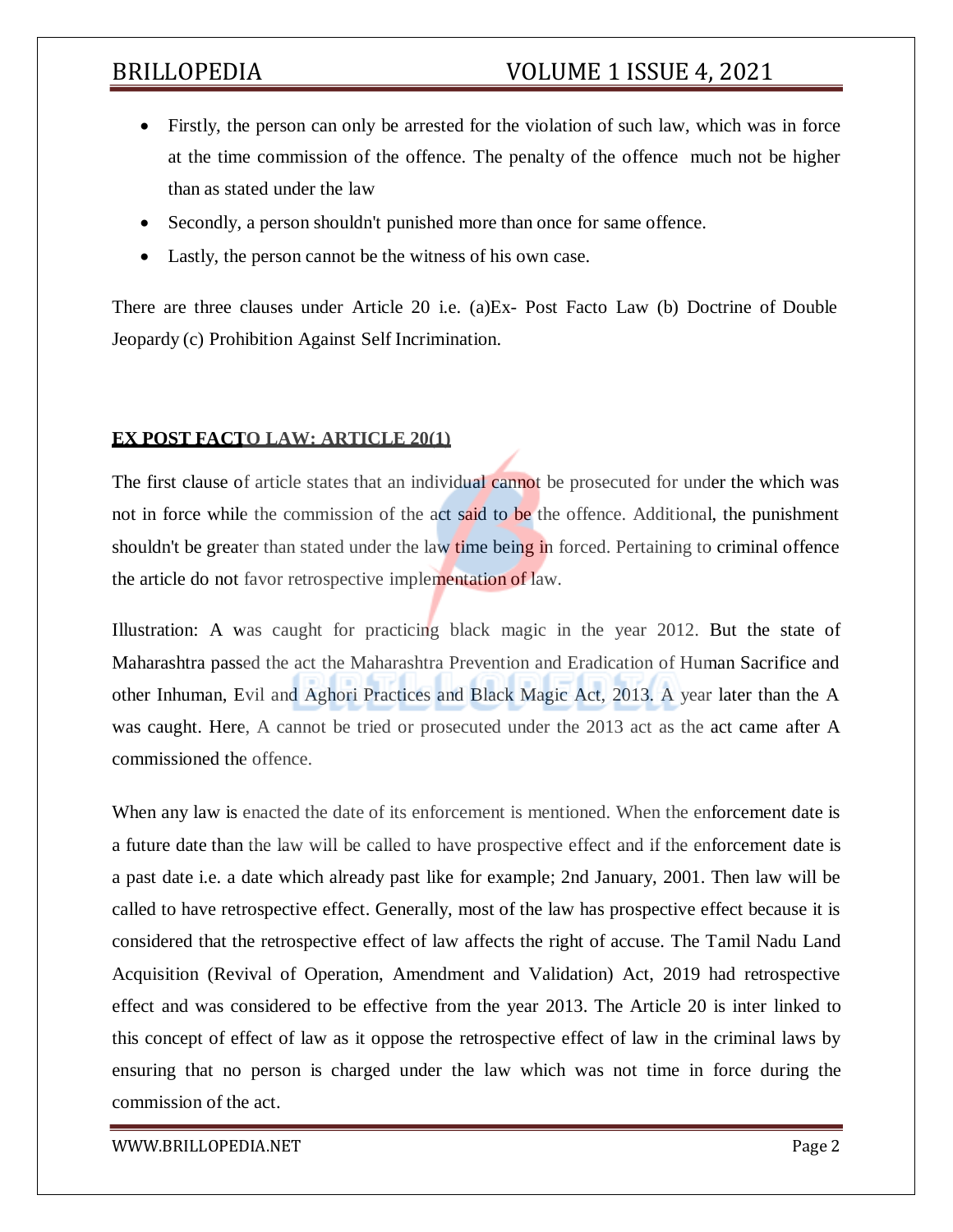# BRILLOPEDIA VOLUME 1 ISSUE 4, 2021

In the landmark judgment **Kedar Nath v. State of West Bengal** passed by the Hon'ble Supreme Court stated that to uphold the article 20(1) of the constitution the law should have retrospective effect if the matter pertaining to criminal law.

Article 20 prohibits only the sentencing and conviction under the clause and not the trial. Therefore, no person can be questioned under this clause. This was observed by the Apex court for the matter of Narcotics, Drugs and Psychotropic Substances Act in the case **Mohan Lal V. The State Of Rajasthan (AIR 2015 SC 2098).** The trial under different procedure won't come under the ambit of the article and the same cannot be considered as unconstitutional.

The other condition of the article, which is not granting higher penalty than stated under the law time being in force at the time of commission of an offence was considered by the Supreme Court in the case of **Maru Ram Etc. V. Union Of India & Anr (1980 AIR 2147)**. In this case for the reduction of punishment the Supreme Court permitted the retrospective effect of criminal law.

## **DOUBLE JEOPARDY: ARTICLE 20(2)**

"**Nemo debet bis vexari pro una et eadem causa**" is the maxim used for the Doctrine of Double Jeoprady meaning, in an subsequent proceeding, no person can be punished or prosecuted more than once for the same offence. The doctrine can be traced in American Jurisprudence.

The Supreme Court of India, in the case of **Venkataraman v. Union of India** held, the clause 2 of article 20 deals exclusively with the judicial punishment and the judicial authorities while stating that the judicial authorities cannot prosecute the person for more than once.

**Maqbool Hussain v. State of Bombay**, is a landmark judgment passed by the Apex Court wherein the court stated that the departmental proceeding is different from the judicial proceeding of the criminal court therefore, if the person was tried under departmental and proceeding and then in the criminal court than this won't amount to double jeopardy. In this case the custom authority caught the person having the possession of gold and the same was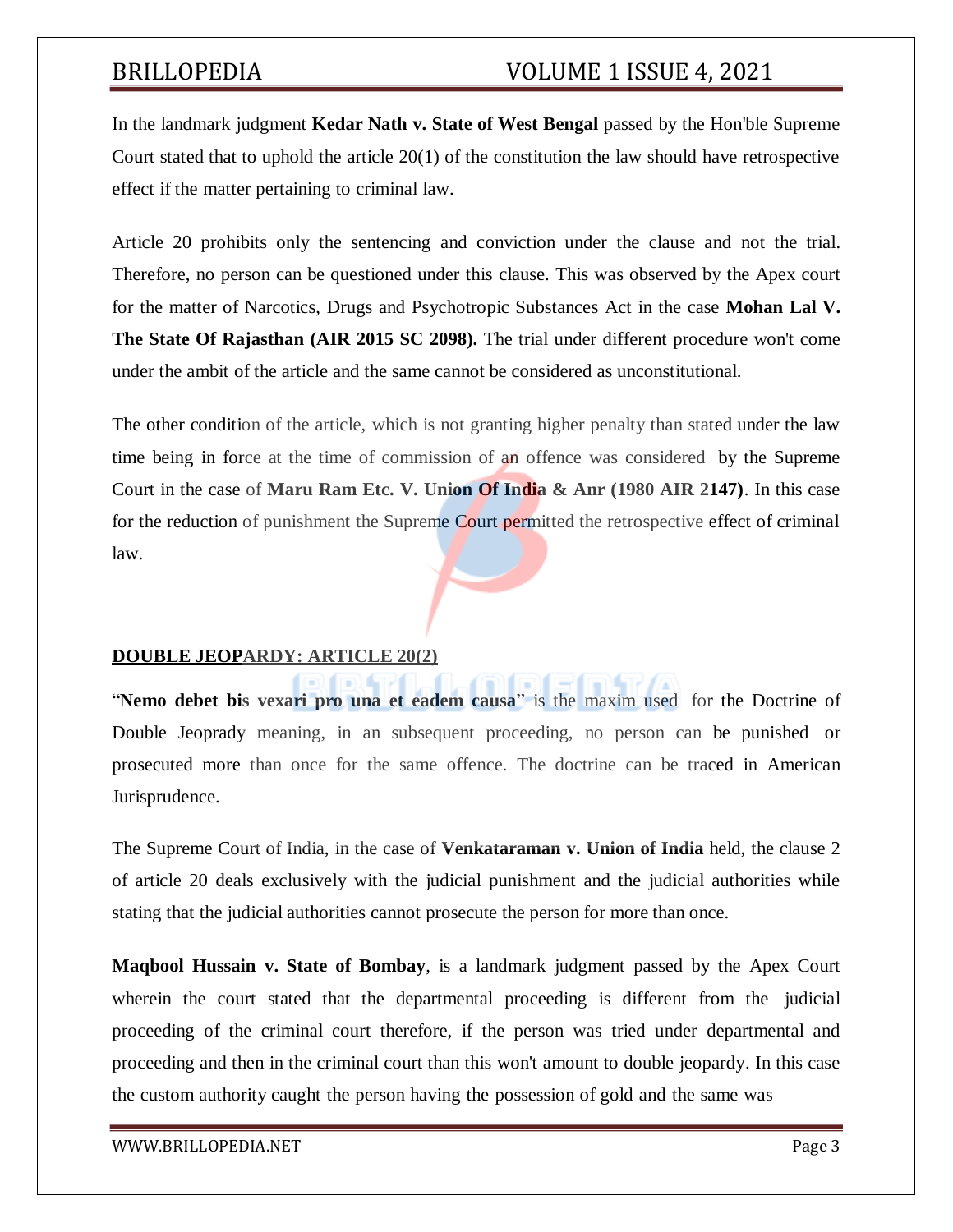confiscated by the authority because it was against lex loci. Later, in the criminal court the same person was prosecuted.

In the case of **A A Mulla V. The State of Maharashtra**, the Supreme Court observed that in a subsequent offence and punishment, of the facts are distinct then the clause 2 of Article 20 will not be attracted.

The protection against the Doctrine of Double Jeopardy is also provided under Section 300(1) of Criminal Procedure Code which prohibit the conviction for more than once on the basis of similar set of facts. However, it is silent about the trial for more than once. The section read as, "A person who has once been tried by a Court of competent jurisdiction for an offence and convicted or acquitted of such offence shall, while such conviction or acquittal remains in force, not be liable to be tried again for the same offence, nor on the same facts for any other offence for which a different charge from the one made against him might have been made under subsection (1) of section 221, or for which he might have been convicted under sub- section (2) thereof."<sup>1</sup> The section has below stated conditions attached to it:

The inquiry will not be count under this as it concerns the judicial prosecution therefore, a person must be previously tried by the court and the proceeding must have been ended. The case will not fall under the ambit of Section 300(1) if it was just inquired and not prosecuted. The court (under trying the matter) must act Intra Vires and have competent jurisdiction. Either conviction or acquittal done previously must be in force otherwise the remains no bar of second prosecution and there is a possibility of second trial. The last condition of the article states that the offence and the fact must remain unchanged. Therefore, the facts and the offence must be the same in past and subsequent proceeding.

### **PROHIBITION AGAINST SELF-INCRIMINATION: ARTICLE 20(3)**

It is the legal maxis for Nemo Tenetur Prodere Accussare Seipsum, meaning "no man is bound to accuse himself".

<sup>1</sup> The Code Of Criminal Procedure, 1973, Section 300(1), No. 2, Acts Of Parliament, 1949 (India)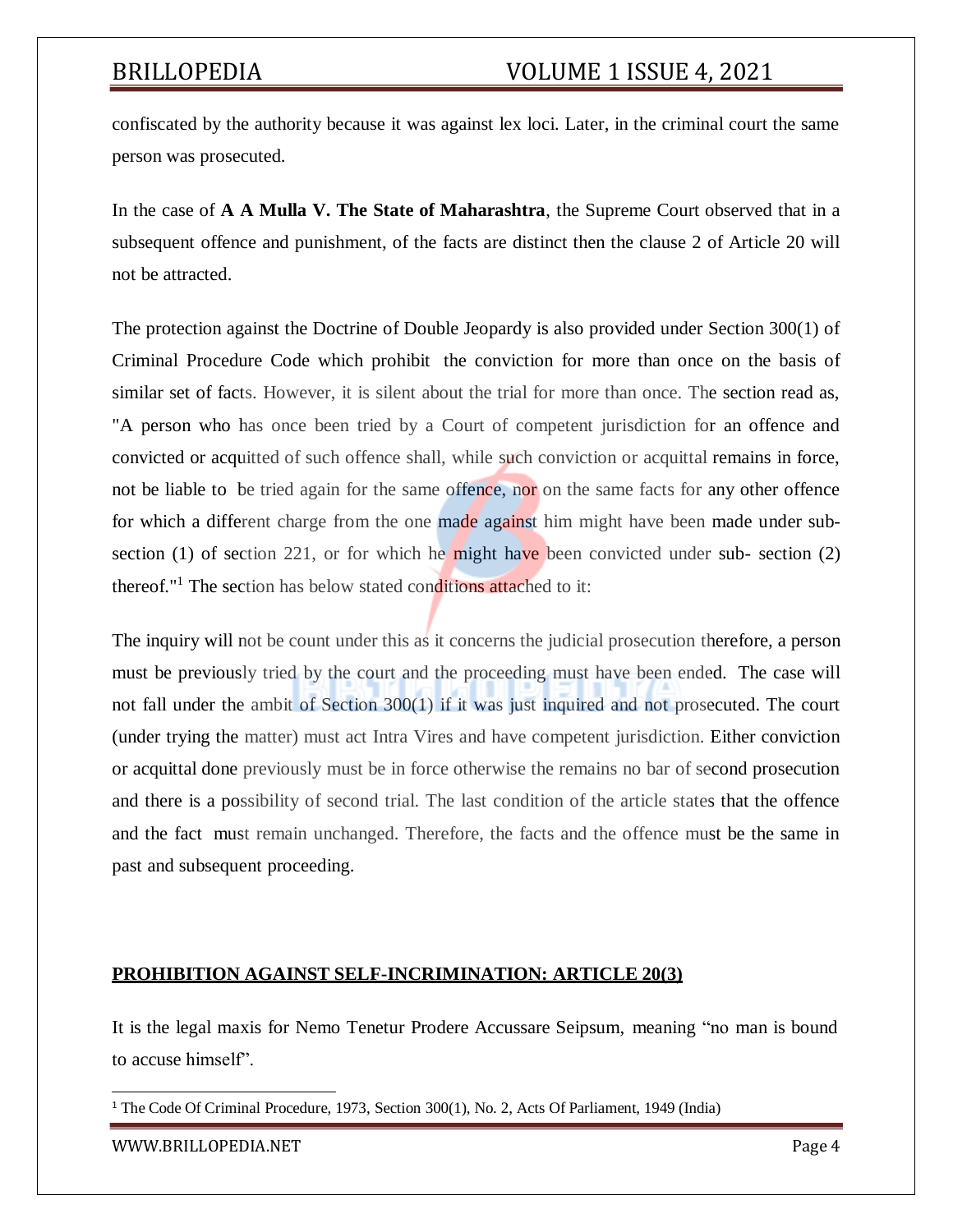# BRILLOPEDIA VOLUME 1 ISSUE 4, 2021

By the virtue of 5th Amendment in American Constitution the similar provision was added. The term self-incrimination means 'exposing oneself to prosecution'. The accuse needs to be protected against the self-incrimination as it goes against to oneself. The clause states that no person can be forced to be the witness of one's case. However, as per the one's knowledge the if he/she chooses to provide certain information then there is no bar on that. Having a fair trial, is the right of every accused. Clause 3 of act as an immunity to the accuse. The term Witness in this clause means: oral and documentary evidence. In the case of **M.P. Sharma v. Satish Chandra** the court held that both the authorities and the accused is allowed for: search/seizure of the document voluntarily producing the evidence/information respectively.

Illustration: While being the police custody P admitted that he has committed the Murder of Q and the evidence have been traced out as per P saying then it is admissible in the court under section 27 of Indian Evidence Act which states that "How much of information received from accused may be proved--Provided that, when any fact is deposed to as discovered in consequence of information received from a person accused of any offence, in the custody of a police officer, so much of such information, whether it amounts to a confession or not, as relates distinctly to the fact thereby discovered, may be proved."<sup>2</sup>

However, it is on the prosecution to prove that whether the statement/evidence provided by the accused was voluntary or under compulsion as section 27 does not violate the clause three of Article 20. Medical examination is permissible during the course of trial. This clause provides immunity only in the cases pertaining to criminal laws. Hence, it cannot be invoked in other than criminal law. Compelling the accuse for the production of the evidence is not permissible to the authorities under this clause but there are two exception provided under Criminal Procedure Code:

a) **Section 91(1):** "Whenever any Court or any officer in charge of a police station considers that the production of any document or other thing is necessary or desirable for the purposes of any investigation, inquiry, trial or other proceeding under this Code by or before such Court or officer, such Court may issue a summons, or such officer a written order, to the person in whose possession or power such document or thing is believed to

<sup>&</sup>lt;sup>2</sup> The Indian Evidence Act, 1872, Section 27, No. 1, Act Of Parliament, 1872 (India)